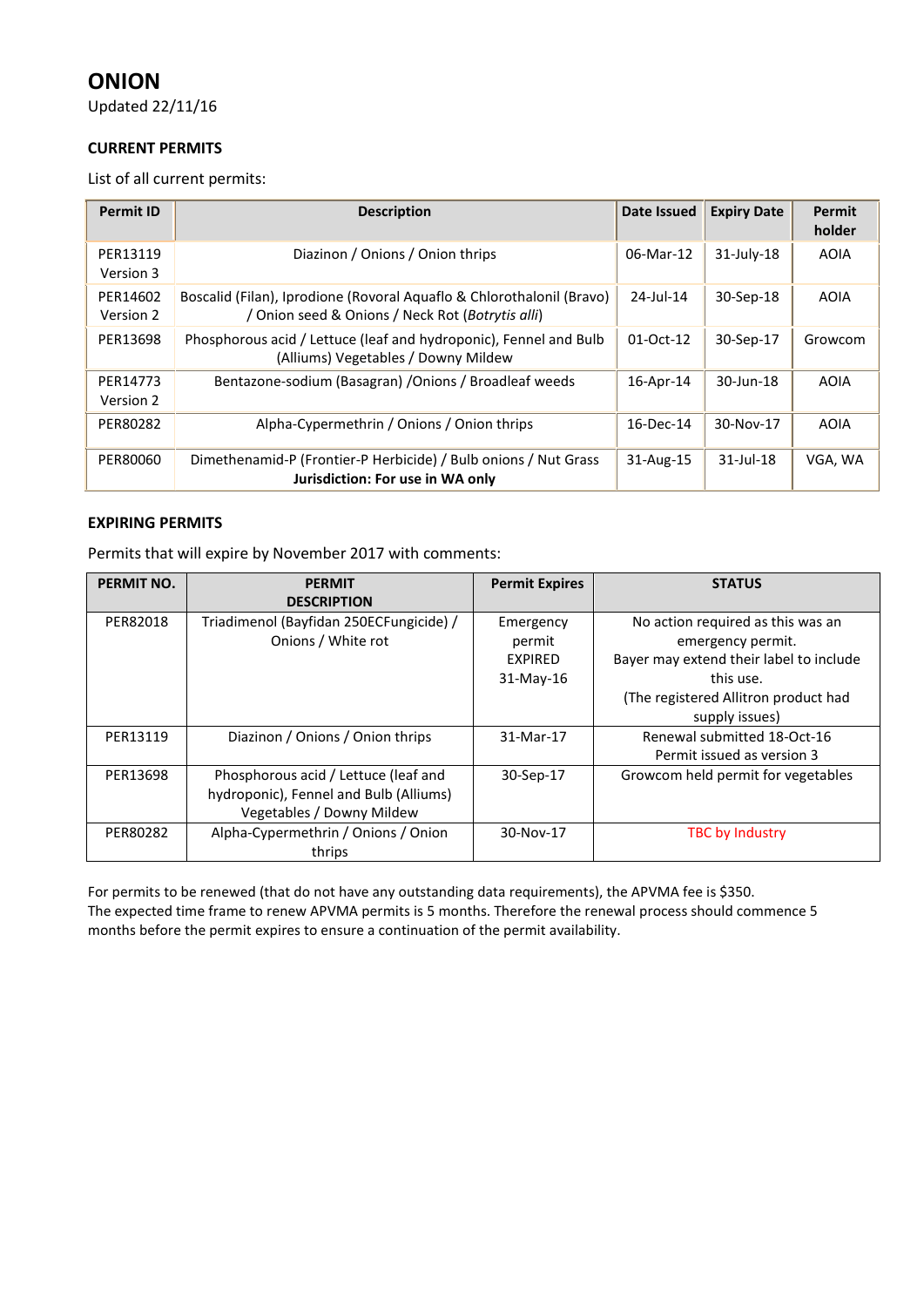## **DATA GENERATION PROJECTS**

| <b>PERMIT</b> | <b>PERMIT DESCRIPTION</b>    | <b>CONTRACTOR</b> | <b>TRIAL DETAILS</b>                      | <b>Status</b>              |
|---------------|------------------------------|-------------------|-------------------------------------------|----------------------------|
| NO.           |                              |                   |                                           |                            |
| PER13574      | Boscalid (Filan),            | <b>CPR</b>        | APVMA data requirements - residue         | <b>Trials repeated and</b> |
| now           | Iprodione (Rovoral           | MT11023           | data for boscalid (in progress x 4) and   | resubmitted 15/5/15.       |
| PER14602      | Aquaflo &                    |                   | iprodione (completed x 2, additional x    | <b>Permit Issued as</b>    |
|               | Chlorothalonil (Bravo)       |                   | 2 - in progress).                         | PER14602 Version 2         |
|               | / Onion seed & Onions        |                   | CPR expects completion by Mar-14.         |                            |
|               | / Neck Rot ( <i>Botrytis</i> |                   | Completed 18/12/13 but will need to       |                            |
|               | alli)                        |                   | be repeated for iprodione.                |                            |
| PER14773      | Bentazone-sodium             | Peracto           | <b>Tender awarded to Peracto and</b>      | Due for completion         |
|               | (Basagran) / Onions /        | ST15026           | contracted                                | 31-Aug-17                  |
|               | <b>Broadleaf weeds</b>       |                   | <b>May 2016</b>                           |                            |
|               |                              |                   | (AgVet Grant) ST15026                     |                            |
| <b>NEW</b>    | BASF/Agnova                  | Eurofins          | Label registration $-$ requires 4 residue | Due to commence            |
|               | Zampro                       | ST16006           | and 2 efficacy trials                     | Jan-2017                   |
|               | (300g/L ametoctradin         |                   |                                           |                            |
|               | $\ddot{}$                    |                   |                                           |                            |
|               | 225g/L dimrthomorph)         |                   |                                           |                            |
|               | Downy Mildew                 |                   |                                           |                            |

## **DATA REQUIREMENTS ASSOCIATED WITH PERMITS**

| <b>PERMIT</b> | <b>PERMIT</b>                                        | <b>TRIAL DETAILS</b>                                                                                                                                                    | <b>Status</b>                                                  |
|---------------|------------------------------------------------------|-------------------------------------------------------------------------------------------------------------------------------------------------------------------------|----------------------------------------------------------------|
| NO.           | <b>DESCRIPTION</b>                                   |                                                                                                                                                                         |                                                                |
| PER11851      | Basagran (bentazone-                                 | APVMA data requirements - residue data from a                                                                                                                           | Studies contacted                                              |
| now           | sodium) / Onions /                                   | minimum of 4 trials to support renewal of permit.                                                                                                                       | May 2016 - ST15026                                             |
| PER14773      | broadleaf weeds                                      | Permit expires 30-Jun-16                                                                                                                                                |                                                                |
| PER14602      | Boscalid (Filan),<br>Iprodione (Rovoral<br>Aquaflo & | APVMA requires 2 residue trials in iprodione as the trials<br>undertaken and submitted via CPR - MT11023 were<br>only 0.25 times the proposed rate. Trials must be the  | $15/5/15 - CPR$<br>completed the trials<br>and HIA resubmitted |
|               | Chlorothalonil                                       | maximum application rate and number of applications                                                                                                                     | the application.                                               |
|               | (Bravo) / Onion seed                                 | and sampling supports the desired WHP. Samples must                                                                                                                     | Permit issued as                                               |
|               | & Onions / Neck Rot                                  | be frozen and analysis completed within 6 months of                                                                                                                     | PER14602 Version 2                                             |
|               | (Botrytis alli)                                      | collection.                                                                                                                                                             | until                                                          |
|               | Dimethenamid-P                                       |                                                                                                                                                                         | 30-Sep-18                                                      |
| PER80060      | (Frontier-P                                          | APVMA requires that industry seek a registration. For<br>permit renewal;                                                                                                | <b>TBC by Industry</b>                                         |
|               | Herbicide) / Bulb                                    | Residue data: Submit full studies from 2005 JMPR                                                                                                                        |                                                                |
|               | onions / Nut Grass                                   | referenced in the application or alternatively generate                                                                                                                 | Permit held by:                                                |
|               | <b>Jurisdiction: For use</b>                         | Australian trials.                                                                                                                                                      | <b>VEGETABLE</b>                                               |
|               | in WA only                                           | Efficacy & Crop Safety data: minimum of 2 Australian                                                                                                                    | <b>GROWERS</b>                                                 |
|               |                                                      | trials in bulb onions.                                                                                                                                                  | ASSOCIATION, WA                                                |
|               | Permit issued                                        | Note: Permit held by Vegetable Growers Association,                                                                                                                     |                                                                |
|               | 31-Aug-15                                            | WA. This permit application was outside the national                                                                                                                    |                                                                |
|               | To                                                   | minor use onion project.                                                                                                                                                |                                                                |
|               | 31-Jul-18                                            | SARP indicates that nut grass is not a national issue or<br>priority however, further investigated for use in onions;<br>Dimethenamid-P - Group K - grass and broadleaf |                                                                |
|               |                                                      | residual herbicide:                                                                                                                                                     |                                                                |
|               |                                                      | Wanted for Group A resistant annual ryegrass.                                                                                                                           |                                                                |
|               |                                                      | Registered in the USA as a post-emergent.                                                                                                                               |                                                                |
|               |                                                      | Discuss with BASF for a potential label extension for all                                                                                                               |                                                                |
|               |                                                      | states.                                                                                                                                                                 |                                                                |
| PER13119      | Diazinon / Onions /                                  | <b>Chemical Review</b>                                                                                                                                                  |                                                                |
| Version 3     | Onion thrips                                         | This permit may be subject to change depending                                                                                                                          |                                                                |
|               |                                                      | on the outcome of the Diazinon review.                                                                                                                                  |                                                                |
|               |                                                      | Further details about the review can be obtained                                                                                                                        |                                                                |
|               |                                                      | from the APVMA website.                                                                                                                                                 |                                                                |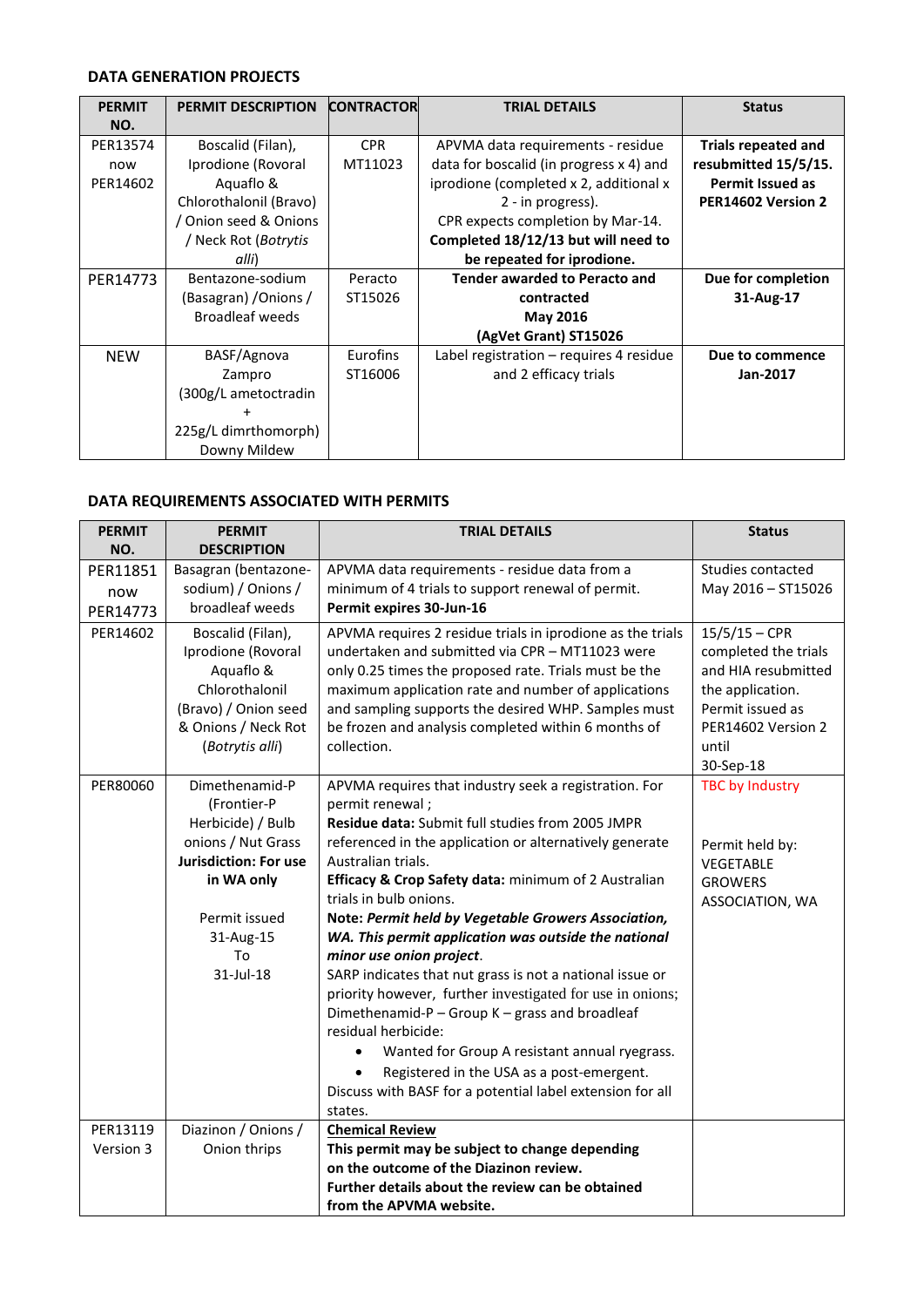**Note:** BASF registration of Filan was approved by the APVMA in August 2016 for the use in onions for the control of neck rot.

| PERMIT NO. | <b>PERMIT</b>                        | <b>COMMENTS</b>            | <b>Submit to</b> | <b>STATUS</b>                |
|------------|--------------------------------------|----------------------------|------------------|------------------------------|
|            | <b>DESCRIPTION</b>                   |                            | <b>APVMA</b>     |                              |
| PER11854   | Switch (cyprodinil + fludioxonil) /  | As registration delayed,   | 24/6/13          | REGISTERED Jan 2014          |
|            | Onions / White rot, Black mould,     | asked APVMA to extend      |                  |                              |
|            | <b>Botrytis</b>                      | permit for 6 months.       |                  |                              |
| PER13574   | Filan (boscalid), Rovral (iprodione) | Renewal of PER13574        | 18/12/13         | Permit Issued PER14602       |
|            | & Bravo (chlorothalonil) / Onion /   | APVMA#14602                |                  | 24-Jul-14                    |
|            | Neck Rot (Botrytis alli)             |                            |                  |                              |
| PER11851   | Basagran (bentazone-sodium) /        | Renewal of PER11851        | 1/04/14          | Permit Issued PER14773       |
|            | Onions / broadleaf weeds             | 4 residue trials still     |                  | 16-Apr-14                    |
|            |                                      | outstanding and permit     |                  |                              |
|            |                                      | will not be renewed unless |                  |                              |
|            |                                      | data provided.             |                  |                              |
| PER12397   | Alpha-Cypermethrin / Onions /        | Renewal of a vegetable     | 4/08/14          | Permit Issued PER80282       |
|            | Onion thrips                         | permit PER12397 that was   |                  | 16-Dec-14                    |
|            |                                      | surrendered by Growcom     |                  |                              |
|            |                                      | Submitted DC21-            |                  |                              |
|            |                                      | 61054679                   |                  |                              |
|            |                                      | App# 100536 (PER80282)     |                  |                              |
|            |                                      | Application will be        |                  |                              |
|            |                                      | determined by 16-Dec-14    |                  |                              |
| PER14602   | Boscalid (Filan), Iprodione (Rovoral | Item 21 renewal with data  | 15/05/15         | Permit Issued as PER14602    |
|            | Aquaflo & Chlorothalonil (Bravo) /   | from CPR submitted -       |                  | Version 2 until 30-Sep-18    |
|            | Onion seed & Onions / Neck Rot       | DC2169620221               |                  |                              |
|            | (Botrytis alli)                      | #102679                    |                  |                              |
|            |                                      | (PER81250)                 |                  |                              |
| Emergency  | Bayer - Bayfidan 250 EC              | Item 22 - emergency        | 9/11/15          | Submitted 9-Nov-15           |
| Permit     | (Triadimenol) / Onions / White Rot   | permit request             |                  | Permit PER82018 issued       |
| Request    | (The registered Allitron product     |                            |                  | 13-Nov-15 to 31-May-16       |
|            | has current supply issues)           |                            |                  |                              |
| PER14773   | Bentazone-sodium (Basagran)          | Renewal submitted          | 12/01/16         | Permit renewal submitted     |
|            | /Onions / Broadleaf weeds            | DC20-63900999              |                  | Permit extended as version 2 |
|            |                                      | #105378                    |                  | until 30-Jun-18              |
|            |                                      |                            |                  |                              |
| PER13119   | Diazinon / Onions / Onion            | DC20-78076470              | 18/10/16         | Permit Issued as version 3   |
|            | thrips                               | #108268                    |                  |                              |
|            |                                      |                            |                  |                              |

**PERMIT APPLICATIONS WITH APVMA FOR ASSESSMENT**

#### **WHO WE CONTACT FOR PERMIT INFORMATION**

The person(s) contacted by HIA with any issues to do with permits are:

- Lechelle Earl (OA)
- Trevor Twigden (OA)
- Andrew Moon (OA)
- Julian Shaw (OA)
- Jason Dennis (Field Fresh)
- Dean Metcalf
- Richard Jones

#### **NOMINATED PERMIT HOLDER**

Australian Onion Industry Association Inc

#### **PESTICIDE REGISTRATION AND PERMIT INFORMATION**